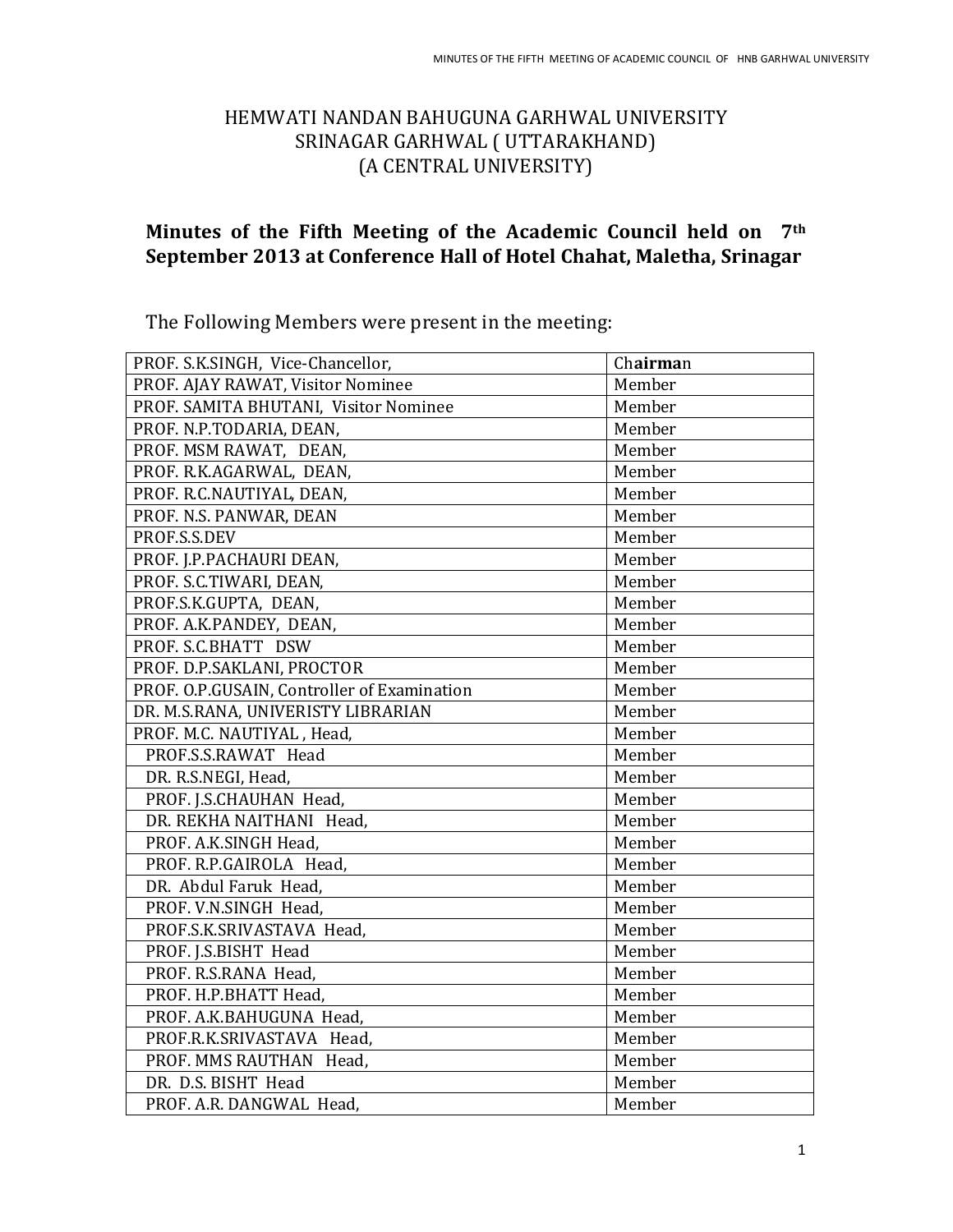| PROF. D.R.PUROHIT, Head,                | Member                  |
|-----------------------------------------|-------------------------|
| PROF. M. JUGRAN Head,                   | Member                  |
| DR. ASHA PANDEY KRISHAN, Head,          | Member                  |
| PROF. J.K.GODIYAL Head,                 | Member                  |
| PROF. HBS CHAUHAN Head,                 | Member                  |
| PROF. R.R.NAUTIYAL Head,                | Member                  |
| PROF. VINOD NAUTIYAL, Head,             | Member                  |
| PROF. V. MUKESH Head,                   | Member                  |
| PROF. C.S.SOOD, Head,                   | Member                  |
| PROF. LATA GAIROLA, Head,               | Member                  |
| PROF. S.C.GUPTA, Head,                  | Member                  |
| PROF. A.B.BHATT, Head,                  | Member                  |
| PROF. R.C.SHARMA, Head,                 | Member                  |
| PROF. N.SINGH, Head,                    | Member                  |
| DR. V.A. BAURAI, PRINCIPAL,             | Member                  |
| PROF. A.NAUTIYAL, Professor             | Member                  |
| PROF. S.R. ANSARI, Professor,           | Member                  |
| PROF. J.P.BHATT, Professor              | Member                  |
| DR. PRABHA PANT, Associate Professor,   | Member                  |
| DR. SUNITA BADOLA, Associate Professor, | Member                  |
| DR. M.UPRETI, Associate Professor,      | Member                  |
| PROF. P.S.RANA, REGISTRAR,              | <b>MEMBER SECRETARY</b> |

Prof. N.Satyamurthy, Prof. Kumkum Kishore, Prof. Gopal Krishna, Prof. L.J.Singh, Prof. V.P.Nautiyal, Prof. O.P.Sati, Dr. M.S.Rautela, Shri Jayjeet Bhartwal, Shri V.K.Verma and Shri Deepak Kumar, could not attend the meeting.

At the outset, the Chairman welcomed the Hon'ble members of the second academic council reconstituted after amendment of the Statute of the University and specially outside members and offer homage to people who have lost their lives in the recent natural disaster of the Uttarakhand State. The Chairman has also appraised the efforts being taken by the University for reconstruction of Uttarakhand and specially to the students of the affected areas in terms of second entrance test who could not appear the University Entrance Examinations, increased seats in various subjects to accommodate the most, exemption of admission and hostel fees etc. The Chairman also informed that the University has made enormous strides in achieving its academic goals and objectives, yet, considerable challenges remain unattended which require to be identified, so that strategies and plans could be evolved not only for addressing them but also to leverage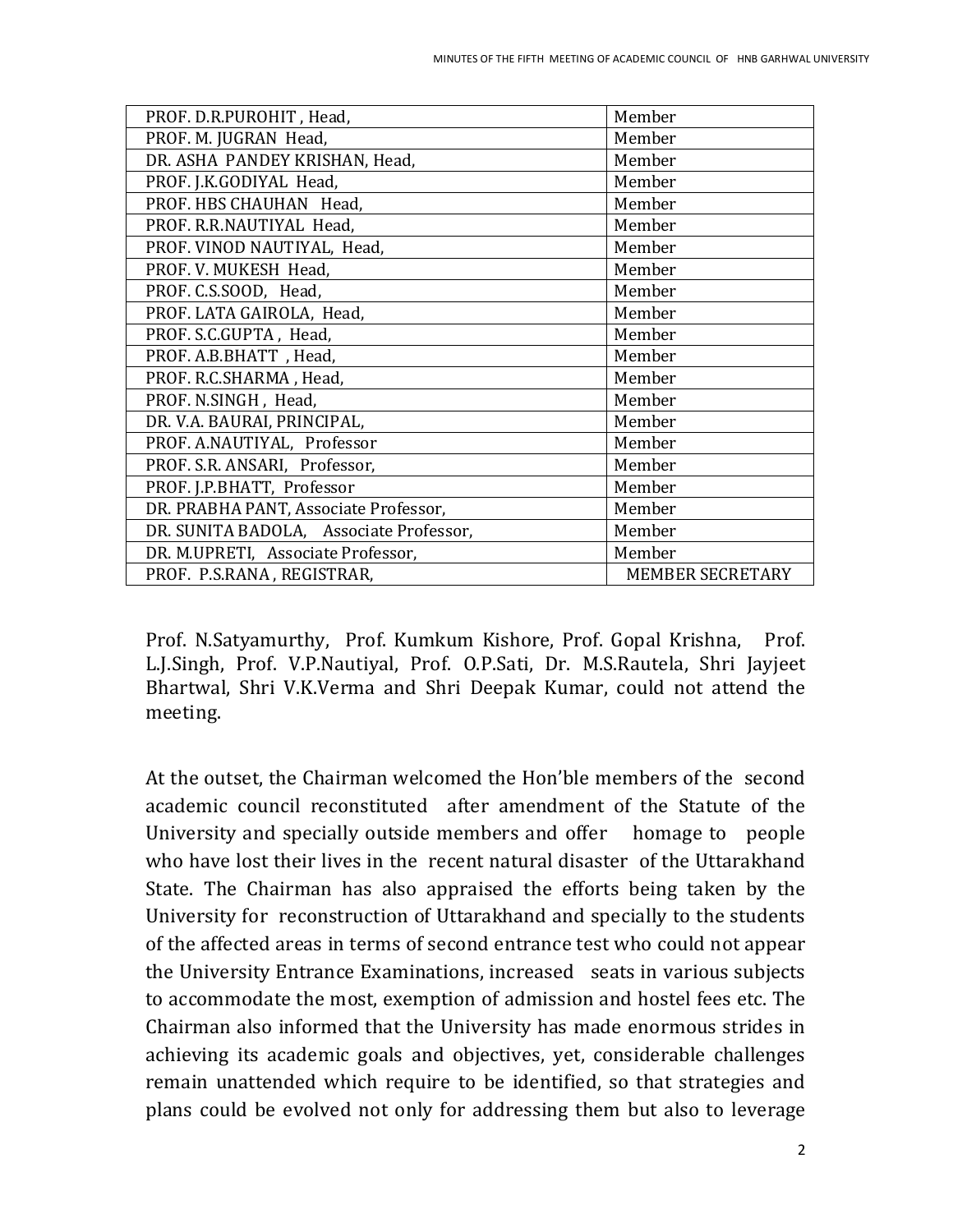the opportunities. The Hon'ble members appreciated the efforts made by the University Administration in the development of the University. Thereafter, the agenda items were taken up for discussion and approval.

### **Agenda Item No. 1: Confirmation of Minutes of 4th Meeting of the Academic Council held on 12th March 2012 and Special Meeting of Academic Council held on 16th May 2012.**

A Copy of the Minutes of the 4th Meeting of Academic Council held on 12th March 2012 and Special Meeting of Academic Council held on 16<sup>th</sup> May 2012 are placed at **Annexure-A** for confirmation.

# **Resolution:**

**The minutes of the Meeting of the 4th Meeting of Academic Council held on 12th March 2012 and Special Meeting of the Academic Council held on 16th May 2012 were resolved to confirm as per the approval of the Executive Council.** 

**Agenda Item No.2: Report of the Action Taken on the Minutes of the 4th Meeting of the Academic Council held on 12th March 2012 and Special Meeting of Academic Council held on 16th May 2012.**

Action Taken Report on the Minutes of the 4th Meeting of the Academic Council held on 12th March 2012 and Special Meeting of Academic Council held on 16th May 2012 are placed at **Annexure-B** for kind perusal.

# **Resolution:**

The Academic Council has taken a note of it.

### **Agenda Item No. 3: Ratification of the decisions taken by the Hon'ble Vice-Chancellor, HNBGU under Section 11(3) of the Central Universities Act 2009.**

# **(3.1): Approval of the Syllabii of following courses:**

In view of urgency as recommended by the concern Head of the Department, and after approval of Board of Studies, the Vice-Chancellor has approved the syllabi of following courses. Copies of syllabii are placed at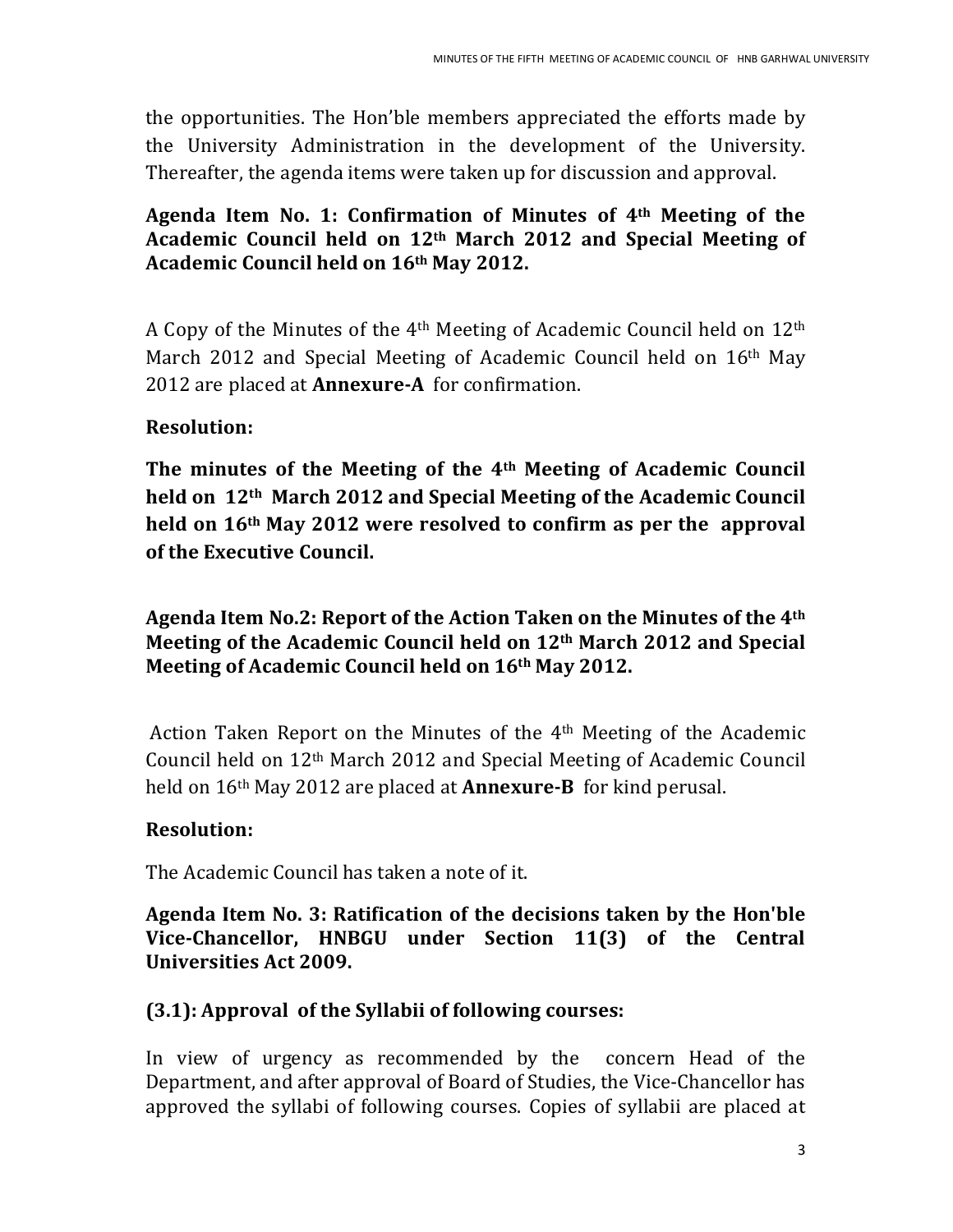Annexure -K. The decision taken by the Vice-Chancellor in approving the syllabi of following courses is placed for ratification.

- a) Mass- Communication- Pre -Ph.D.
- b) Home Science- PG
- c) M.Ed.
- d) M.Sc. Home Science (Food and Nutrition)
- e) M.A. Home Science
- f) M.A. Education
- g) M.A. English
- h) B.Sc. (PCM)Instrumentation- ad- on subject

#### **Resolution:**

The Academic Council resolved to ratify the decisions taken by the Vice-Chancellor in approving the syllabus.

### **(3.2): Ratification of the decisions taken by the Vice-Chancellor in allowing absented/failed students to appear in the two sessional tests of course(s) after the completion of IV semester end term examinations as a one time relief.**

The University has introduced Semester system with Choice Based Credit System (CBCS) of examinations from the academic session 2011-12. The students of  $1^{st}$  batch i.e. I Semester (2011) were not fully aware of the Ordinance especially regarding appearing compulsorily in the two (02) sessional tests. As a consequence some students absented or performed poorly in the sessional tests resulting in failure. This was evident, more so, after the declaration of back log examination results (I semester in 2013), as the marks obtained earlier in the sessional tests were carried forward in accordance with the ordinance.

In the meantime many a departments/colleges re-conducted (in 2012) the sessional tests of absented/failed students and submitted awards of the same to the office of COE. Among these, some of the absented students had produced relevant documents like, Medical Certificate, Certificate from competent authority, etc. in lieu of their absence from sessional tests. However, their sessional tests were re-conducted by the concerned department later during II semester. Whereas, the ordinance allows reconduct of sessional tests only before the end term examinations (in this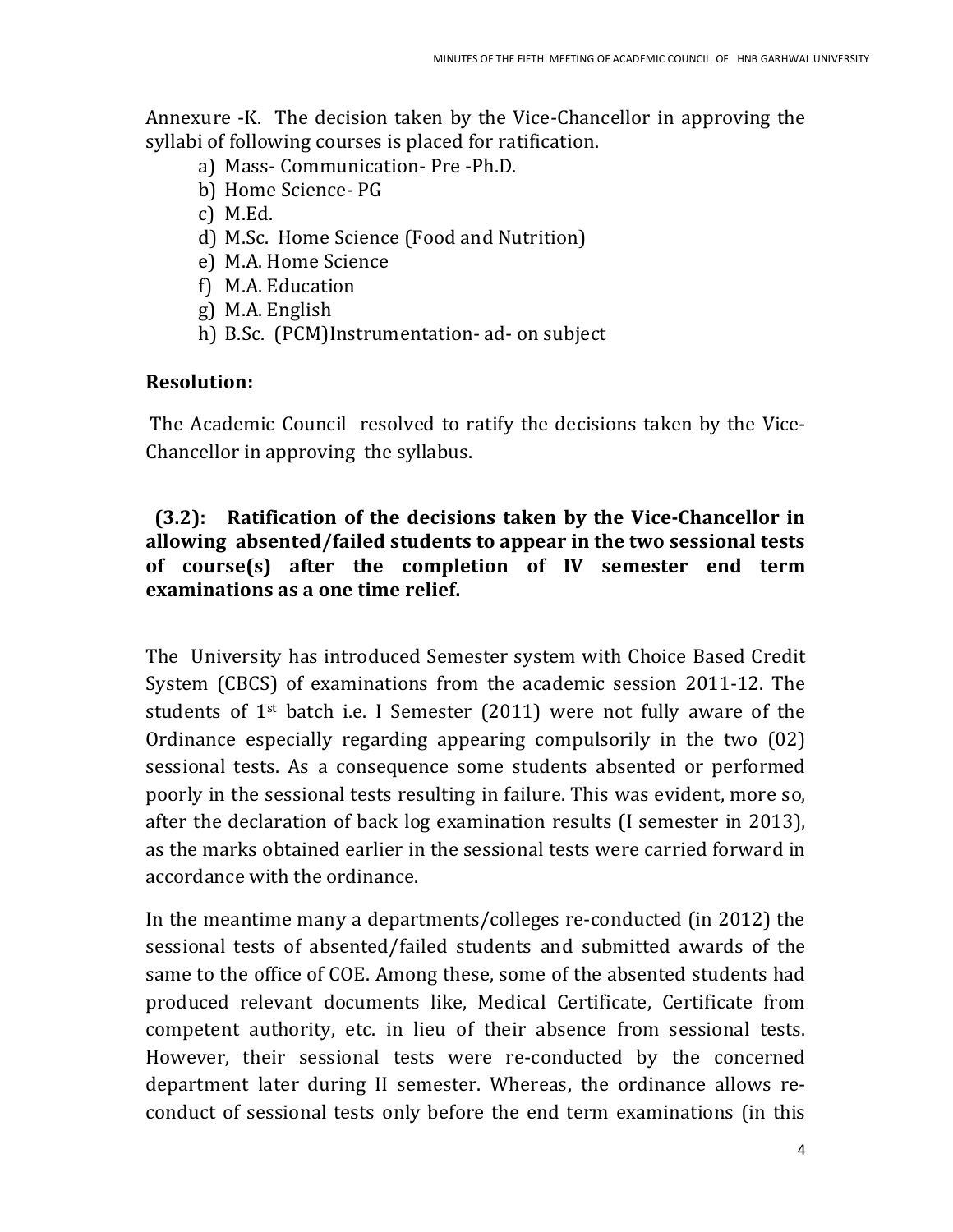case I semester, 2011). This happened due to ignorance on the part of the faculty regarding the regulations.

Due to the above mentioned reasons primarily as a result of ignorance and lack of understanding regarding the regulations governing the CBCS, a situation has arisen where many students have not been able to attain passing marks even in the subsequent back log examinations (I Semester).

Keeping in view the interests of students, considering mainly the fact that a new system of examinations was introduced in the University and the students as well as the faculty took some time to familiarize themselves with the rules and regulations of the programme, it is proposed that one time relief may be allowed to such absented/failed students of Ist Semester (2011-12 session) to appear in the two sessional tests of course(s) after the completion of IV semester end term examinations as a one time relief. The marks thus obtained may be included in calculating the results.

The decision taken by Vice-Chancellor is placed for ratification and approval.

# **Resolution:**

The Academic Council resolved to ratify the decisions taken by the Vice-Chancellor.

# **(3.3): Ratification of the decisions taken by the Vice-Chancellor in the Ordinance for Under Graduate and Post Graduate Courses of Study of the University.**

Considering the recommendations of the Controller of Examinations it is proposed to amend Clause 12(d) and Clause 16 (n) (Vii) of the Ordinance for UG and PG courses of study of the University. The proposed amendment and justification of the proposal is given below.

| <b>Existing Clause</b>  | Proposed Amendment | Justification of the Proposal |
|-------------------------|--------------------|-------------------------------|
| <b>Clause 12 (d):</b>   | Clause $12$ (d):   |                               |
| In order to quality for |                    | Due to obvious constraints in |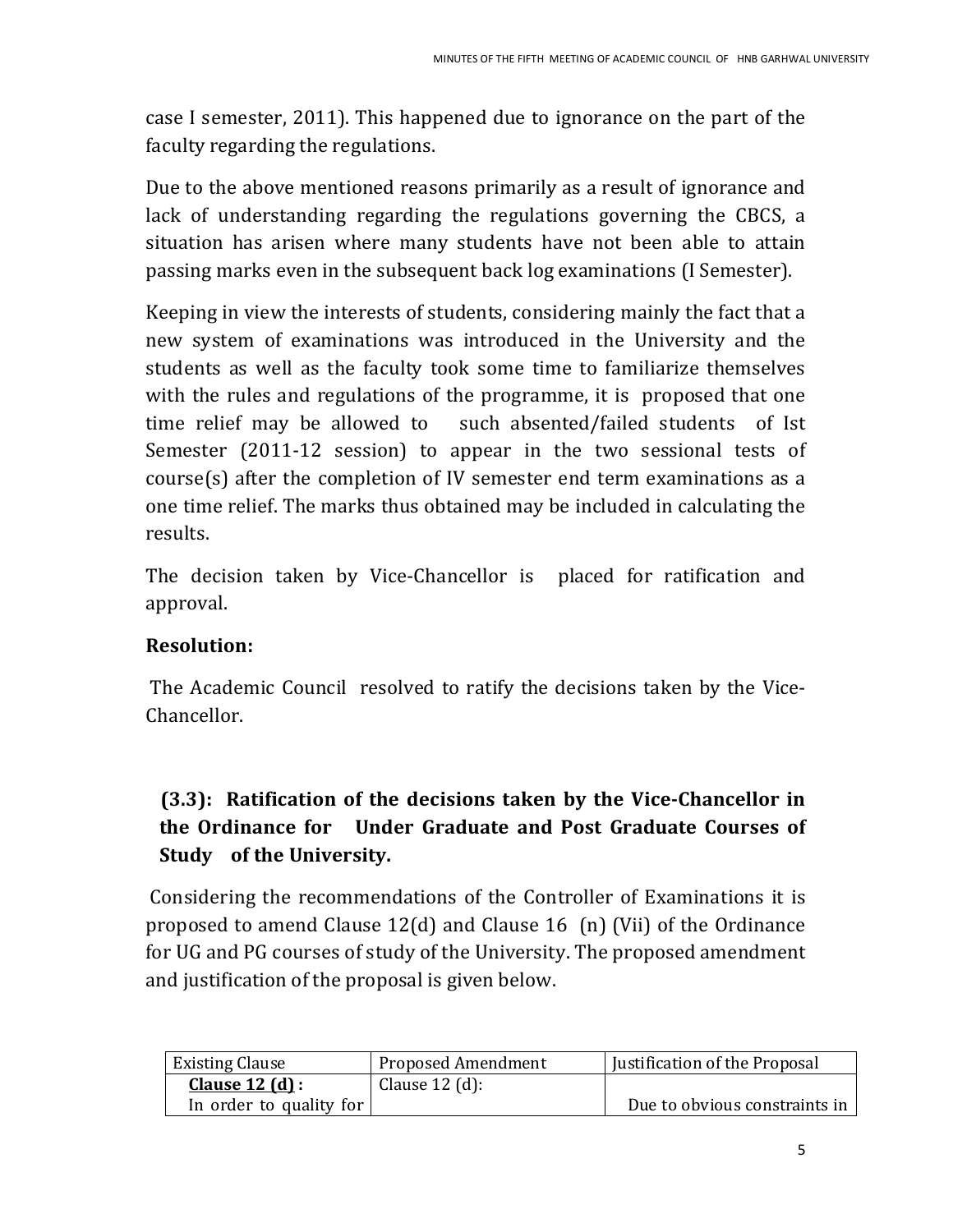| a two-year master's<br>degree a student must<br>acquire a minimum of<br>72 credits including a<br>minimum of 18 credits<br>in electives choosing at<br>least two electives<br>(leading to a minimum<br>6 credits) offered by<br>other<br>departments/other<br>streams of specialties<br>in the Department and<br>self<br>qualifying<br>one<br>of<br>study<br>course<br>3 <sup>7</sup><br>credits<br>minimum<br>(Annexure C). | In order to quality for a<br>two-year master's degree a<br>student must acquire a<br>minimum of 72 credits<br>including a minimum of 18<br>credits in electives and one<br>qualifying<br>self<br>study<br>course of<br>minimum<br>3<br>credits.<br>The following is to be<br>deleted:<br>'choosing at least two<br>electives (leading to a<br>minimum<br>credits)<br>6<br>offered<br>by<br>other<br>departments/other<br>streams of specialties in<br>the Department'                                                                                                                                                          | fulfilling the requirement of<br>choosing two electives from<br>other<br>departments,<br>the<br>of<br>various<br>P.G.<br>syllabi<br>programmes under the CBCS<br>been<br>accordingly<br>have<br>amended by their respective<br>BOS and submitted for the<br>approval of the Academic<br>Council. At present the end<br>term examinations of the IV<br>semester (2011-2013) are<br>scheduled to commence from<br>19th July, 2013 onwards.<br>Therefore, in order to fulfill<br>the requirement of acquiring<br>a minimum of 72 credits<br>including 54 credits in core<br>and 18 credits in elective<br>courses, after amendment, it<br>will facilitate generation of<br>the results of IV semester in<br>of<br>ordinance<br>accordance<br>governing the courses<br>of<br>study in the university. |
|------------------------------------------------------------------------------------------------------------------------------------------------------------------------------------------------------------------------------------------------------------------------------------------------------------------------------------------------------------------------------------------------------------------------------|--------------------------------------------------------------------------------------------------------------------------------------------------------------------------------------------------------------------------------------------------------------------------------------------------------------------------------------------------------------------------------------------------------------------------------------------------------------------------------------------------------------------------------------------------------------------------------------------------------------------------------|---------------------------------------------------------------------------------------------------------------------------------------------------------------------------------------------------------------------------------------------------------------------------------------------------------------------------------------------------------------------------------------------------------------------------------------------------------------------------------------------------------------------------------------------------------------------------------------------------------------------------------------------------------------------------------------------------------------------------------------------------------------------------------------------------|
| 16<br>(viii)<br>Any<br>$\mathbf n$<br>candidate<br>who<br>falls<br>short of the required<br>number of credits for<br>the award of the degree<br>may be permitted to<br>register, by paying the<br>prescribed<br>re-<br>registration fee, for the<br>required number of<br>course (core<br>and/or<br>elective) when it is<br>offered (Annexure D).                                                                            | 16 n (viii) Any candidate<br>who falls short of the<br>required number of credits<br>for the award of the degree<br>may be<br>permitted<br>to<br>register, by paying<br>the<br>prescribed re-registration<br>for the required<br>fee,<br>number of credit (core<br>and/or elective) when it is<br>offered.<br><b>Further</b><br>the<br>candidate<br>may be permitted<br>to<br>reappear in the sessional<br>tests only, if desired so.<br>However, he/she<br>may<br>reappear in the end term<br>examination also.<br>Also, the re-registration<br>fee may be decided on the<br>basis<br>of number<br>0f<br>courses applied for. | To<br>another<br>provide<br>opportunity to the candidates<br>who have failed to acquire the<br>required number of credits for<br>the award of degree.                                                                                                                                                                                                                                                                                                                                                                                                                                                                                                                                                                                                                                             |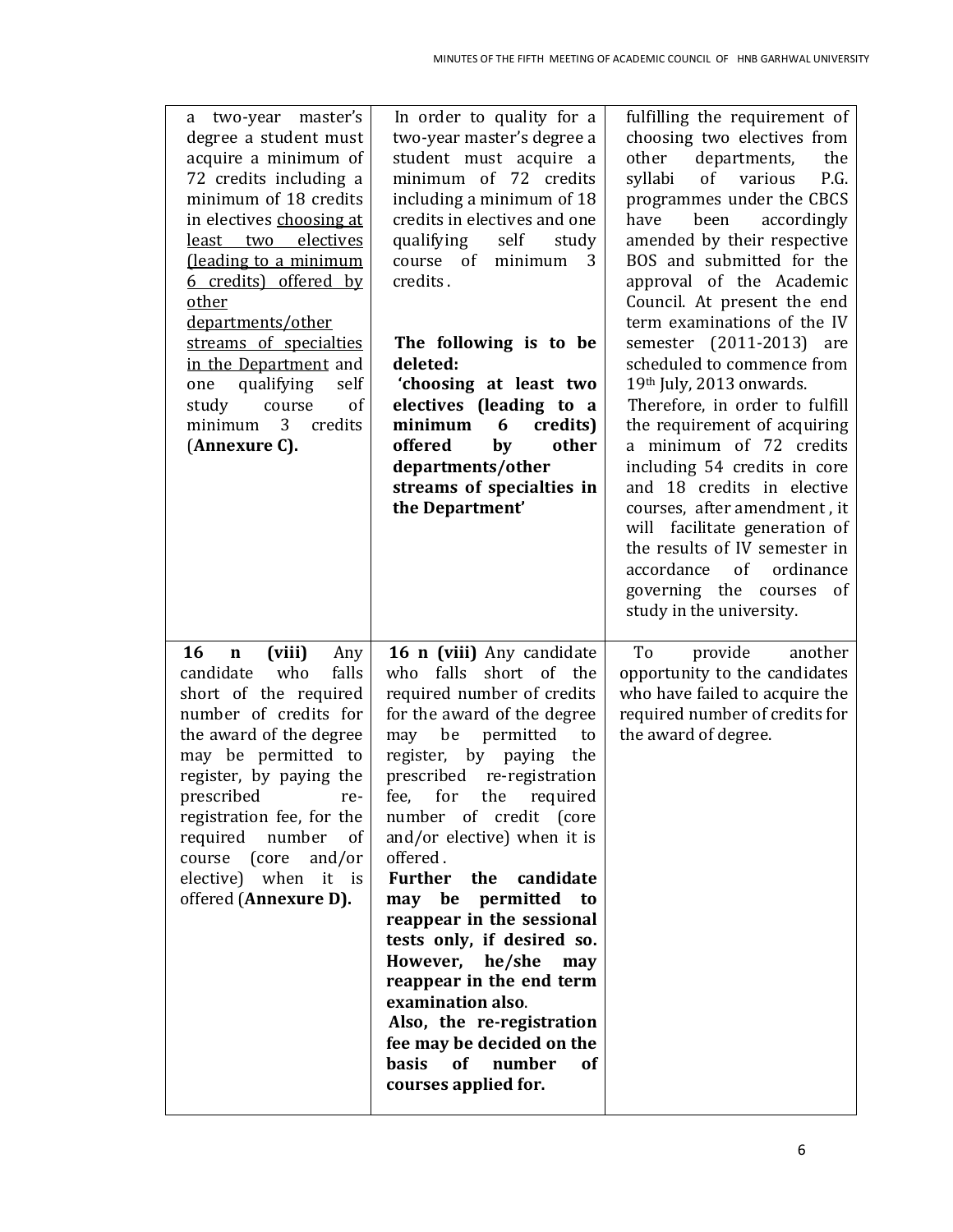The decision taken by Vice-Chancellor is placed for ratification and approval.

# **Resolution:**

The Academic Council resolved to ratify the decisions taken by the Vice-Chancellor and approve the modifications in Section 12(d) and Section 16(n) (viii) of the UG and PG Ordinance of the University.

**(3.4): Ratification of the decision taken by Vice-Chancellor in signing Memorandum of Understanding (MOU) between University of MISSOURI, Columbia, USA and HNBGU, Srinagar Garhwal for developing working relationships for collaborative research, product development and joint educational programmes .**

The University has signed one MOU with University of Missouri, Columbia for developing working relationships for collaborative research, product development and joint educational programmes in nanomedicine, green technology, alternative energy. With this MOU, both the institutions shall permit research activities and joint research projects for the benefits of Students and Faculty members.

The decision taken by Vice-Chancellor in signing MOU is placed for ratification and approval of signing of MOU. A copy of MOU is placed at **Annexure- E** .

# **Resolution:**

The Academic Council resolved to ratify the decisions taken by the Vice-Chancellor in signing MOU.

## **Agenda Item No. 4: Consideration of one time exemption to the D.Phil registered candidates who could not submit their Thesis within the stipulated period of seven years as a special case.**

In the Academic Ordinance for Doctor of Philosophy/Doctor of Literature applicable prior to 2007 under Chapter-XVIII, it has been laid down under: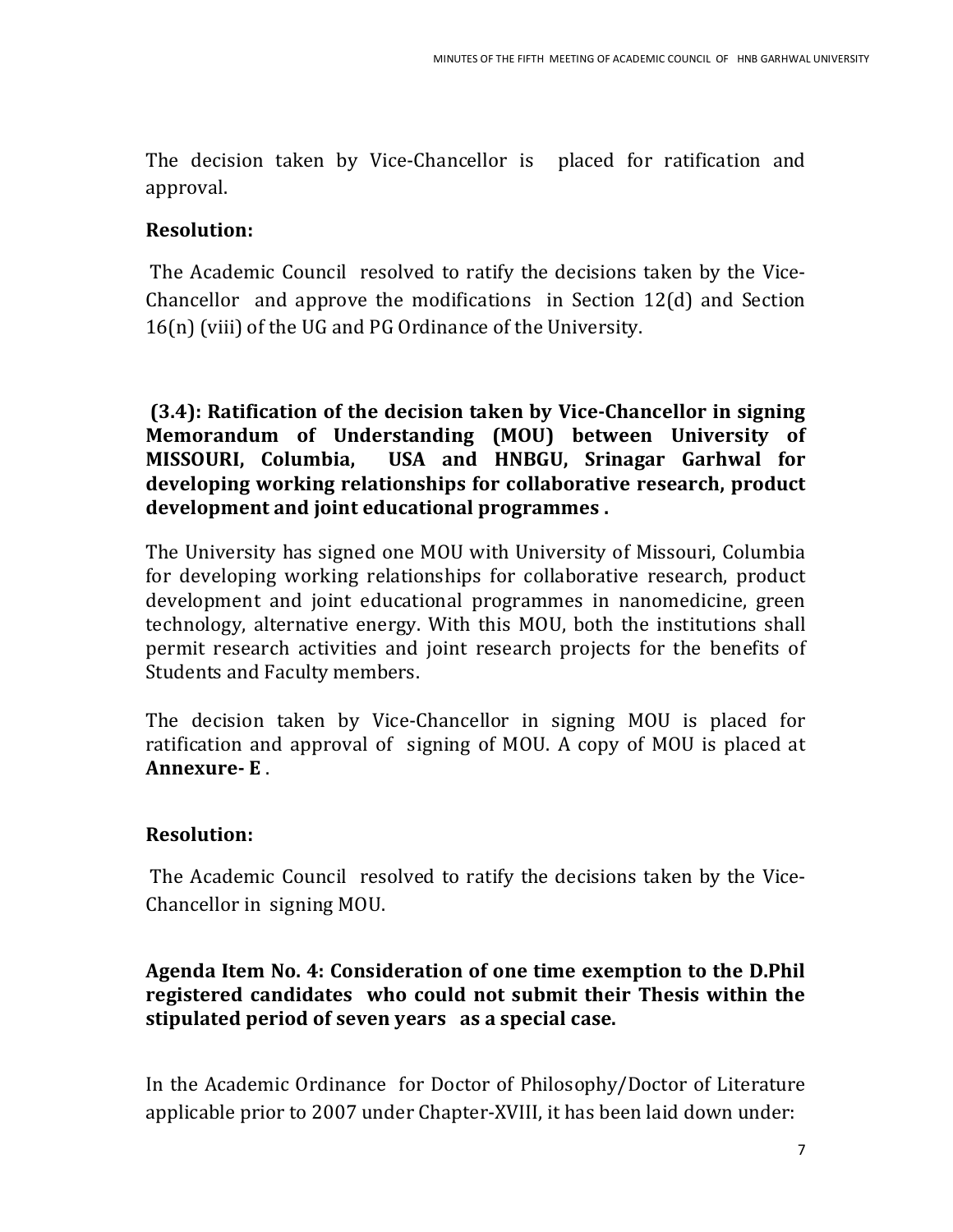*18. In case candidate does not submit his thesis within four years or a teacher candidate within five years from the date of receipt of his application in the University his name will be removed from the list of candidates registered for the degree of D.Phil. In special cases the Vice-Chancellor may extend the period by one year.*

*19. A Candidate who was unable to submit his thesis within the prescribed period, may be allowed on payment of a fee of Rs.50 to enroll himself to work on the same subject on previously approved conditions within six months from the date of removal of his name from the list and submit his thesis within 24 months from the date of re-enrolment after which no further extension shall be allowed.*

University has been receiving representations from D.Phil candidate who have failed to submit their thesis within the stipulated date of seven years from their application for registration ( Four years +One Year Extension + Two years Re-registration) . We have been receiving request from candidates to accept their thesis as a special case. However, University has not considered their request in view of laid down provision as per ordinance of the University.

In this regard is to submit that now University has followed UGC regulations 2009 for Ph.D. programme and amended ordinances accordingly. In view of above it is proposed that, a one time relaxation may be given to the candidates who have failed to submit their thesis, within a period of one year from the date of approval of Academic Council.

### **Resolution:**

The Academic Council resolved to grant one time relaxation to such registered candidates of D.Phil programme who could not submitted their Thesis within seven years from the date of their registration. The University has to accept their thesis and process for evaluation after payment of re registration fee by the candidates within one year from the notification in this regard. The above decision of the Academic Council shall not be taken as precedence in future and the concern section shall have to act as per ordinance .

**Agenda Item No. 5: Consideration of one time exemption to the D.Lit. registered candidates who could not submit their Thesis within the stipulated period of Five years to submit their Thesis as a special case.**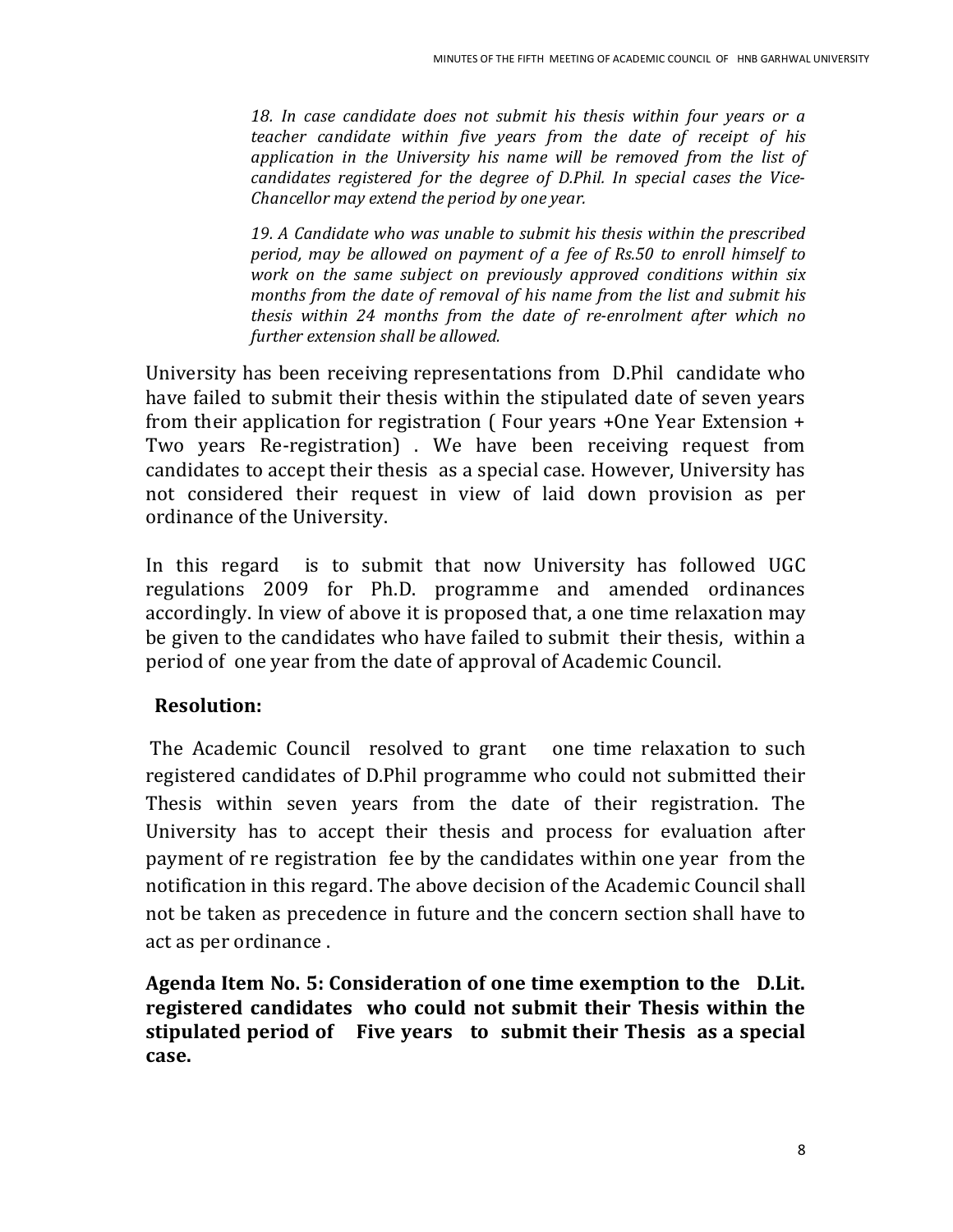In the Academic Ordinance for D.Lit. D.Sc. and LL.D. applicable prior to 2007 under Chapter-XVIII, it has been laid down under:

*32(i) A candidate who has been permitted to supplicate for the degree by the Research Degree Committee, may submit his thesis at any time not earlier than three years and not later than five years from the date of the application.* 

However unlikely to D.Phil ordinance there is no provision of extension or re-registration in D.Lit. D.Sc. and LL.D case.

We have been receiving request from candidates to accept their thesis as a special case. However, University has not considered their request in view of laid down provision as per ordinances of the University.

Submitted for consideration.

## **Resolution:**

The Academic Council resolved to grant a one time relaxation to such registered candidates of D.lit programme who could not submitted their Thesis within seven years from the date of their registration. The University has to accept thesis and process for evaluation after payment of re registration fee by the candidates within one year from the notification in this regard. The above decision of the Academic Council shall not be taken as precedence in future and the concern section shall have to act as per ordinance

### **Agenda Item No. 6: To consider the proposal for signing Memorandum of Understanding (MOU) with the Institutions/Organizations of National repute.**

The University has received proposal from following institutions/ organizations for signing Memorandum of Understanding (MOU) with the University for extending cooperation in research and training, Academic interaction and Exchange between institutions. The MOU has to be sign as per mutually agreed terms and conditions and for the benefits of both the institutions. The details of the proposal are placed at **Annexure -E .**

**a)** G.B. Pant Institute of Himalayan Environment and Development, Almora.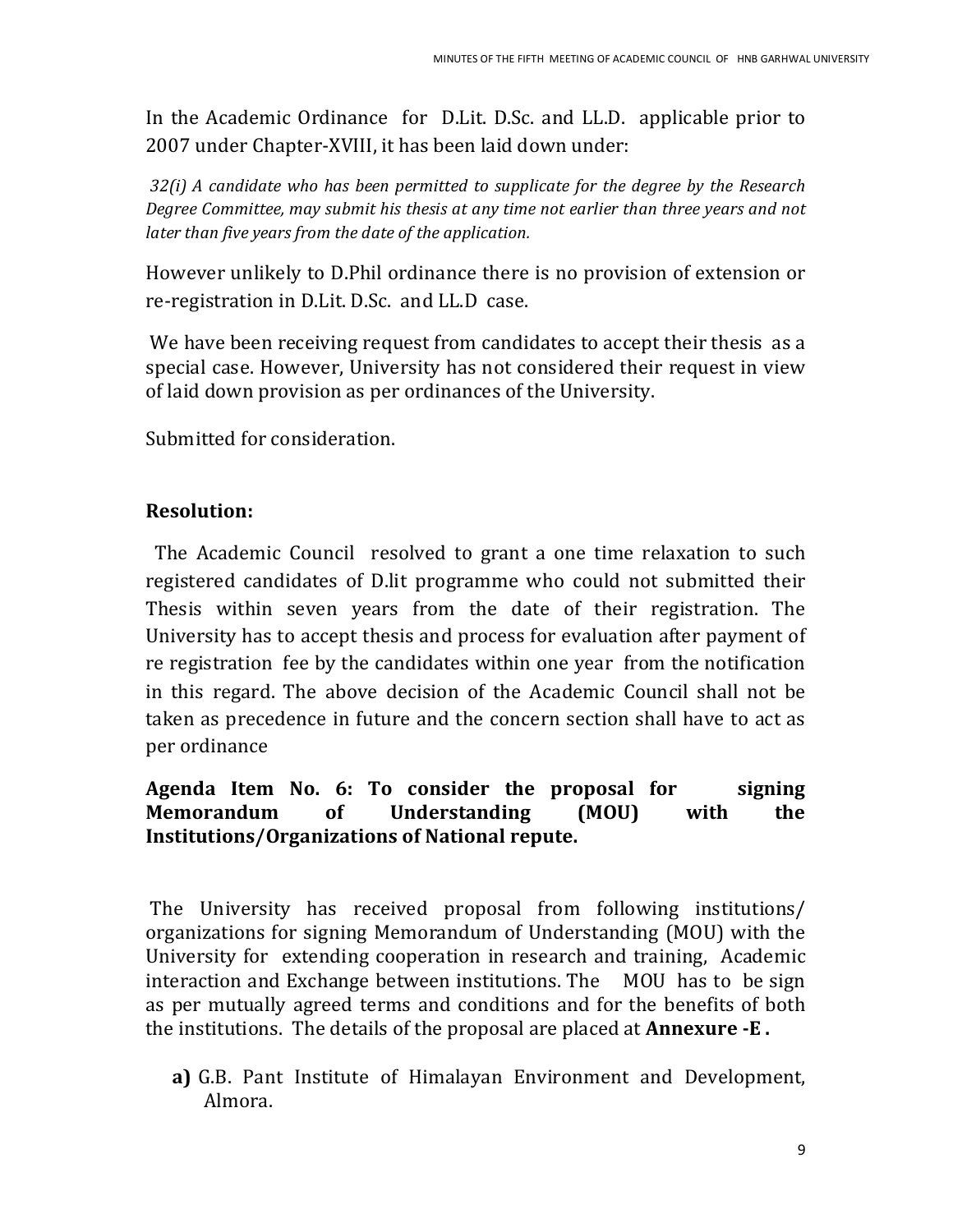- **b)** Central Building Research Institute (CBRI), Roorkee
- **c)** Indian Institute of Remote Sensing, Dehradun.
- **d)** Aryabhata Research Institute of Observational Sciences, Nainital
- **e)** INFLIBNET an IUC of University Grants Commission, Ahmedabad

Submitted for consideration.

### **Resolution:**

The Academic Council resolved to sign Memorandum of understanding (MOU) with G.B. Pant Institute of Himalayan Environment and Development, Almora, Central Building Research Institute (CBRI), Roorkee , Indian Institute of Remote Sensing, Dehradun, Aryabhata Research Institute of Observational Sciences, Nainital and INFLIBNET an IUC of University Grants Commission, Ahmedabad as per mutually agreed terms and conditions.

## **Agenda Item No.7: Consideration of Introduction of Skill Oriented Courses under Community College Scheme, in the University.**

The MHRD vide it letter No. D.O.No.5-1/2012-DL dated 16th May 2013 has informed that to demonstrate the integration of skill in higher education, which can increase the employability of the students, the Central Universities should initiate steps to start skill oriented courses. In compliance to direction of the MHRD, the University has submitted proposal to start following skill oriented courses.

- 1. Certificate Course in Machining.- School of Engg & Technology
- 2. Certificate Course if Welding- School of Engg & Technology
- 3. Certificate Course in Restaurant & Food service Management-School of Management.
- 4. Certificate Program in Travel & Tour Operations & Reservation Services- School of Management

Letter dated 16th May 2013 of the MHRD is placed at **Annexure-E**.

Submitted for consideration.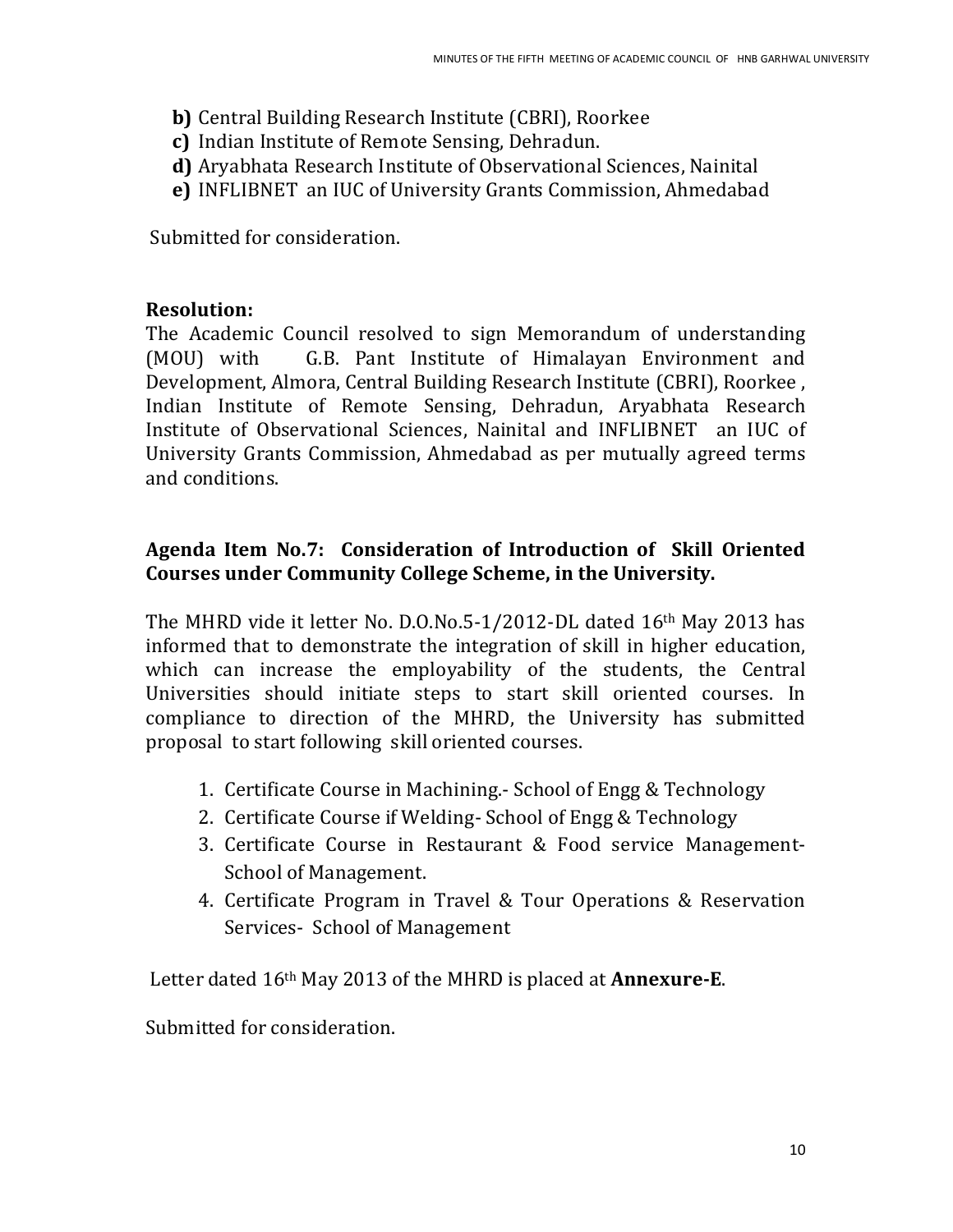### **Resolution:**

The Academic Council resolved to approve Introduction of Skill Oriented Courses under Community College Scheme in the University and in future new courses may be identified and proposal to be submitted.

## **Agenda Item No. 8: To consider for Establishment of Centres for Endangered Languages in the University.**

**T**he UGC vide its letter No. 15-6/2012(CU) dated 16.4.2013 has submitted guidelines for setting up Centres for Preservation and Promotion of Endangered Languages during XII plan period. A copy of UGC letter dated 16.4.2013 is placed at **Annexure- G** .

Submitted for consideration.

# **Resolution:**

The Council resolved that Vice-Chancellor may constitute a committee for submitting proposal for Establishment of Centres for Endangered Languages in the University and at the initial stage proposal to be submitted for preservation and promotion of Garhwal and Kumauni languages.

## **Agenda Item No. 9: To consider and approve the award of D.Phil/D.Lit/D.Sc. Degree**

The details Research Scholars whose Viva-Voce have been successfully conducted between 19.3.2012 to August 2013 for the award of D.Phil./ D.Lit./ D.Sc. degree is placed at **Annexure –H .** 

Submitted for consideration

# **Resolution:**

It was resolved to recommend for award of D.Phil/D.Lit/D.Sc. Degrees to the 320 candidates as per the list enclosed in the Annexure of the agenda and whose Viva-Voce have been successfully completed. The Council was also resolved to recommend for award of D.Phil/D.Lit/D.Sc. Degrees to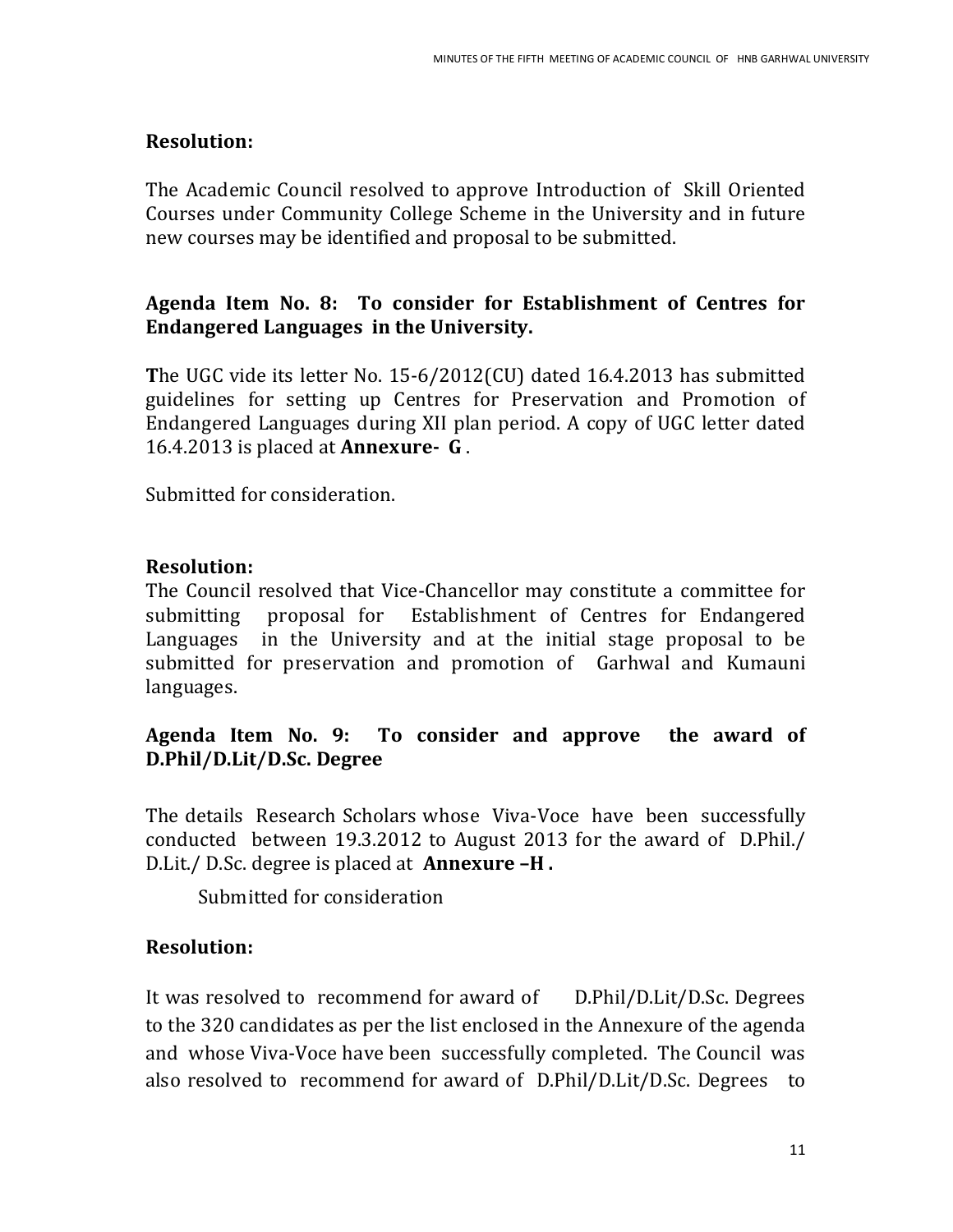the candidates who have successfully completed their viva-voce upto  $6<sup>th</sup>$ September 2013.

### **Agenda Item No. 10: To consider and approve the list of Experts/Examiners recommended by the Board of Studies of University.**

The detail list of experts/ examiners recommended by the Board of Studies are placed at **Annexure-I.**

Submitted for consideration.

#### **Resolution:**

The Academic Council resolved to approve the panel of experts/examiners submitted by the Departments after the approval of concern Board of Studies for selections, examinations and other academic activities of the University. The panel of experts/ examiners will remain valid for three years from the approval of academic council.

## **Agenda Item No. 11: To consider and approve the recommendations of Board of Studies of University.**

The details of the Departments and their BOS Minutes and recommendations are placed at **Annexure-J** .

Submitted for consideration.

### **Resolution:**

The Council considered the Minutes of the Board of Studies of various Departments/ courses and after extensive discussion resolved to approve the minutes of Board of Studies to the extent of followings:

- i) Recommendations for revision/ modification of syllabi
- j) Recommendations of panel of experts/ examiners
- k) Recommendations of the Ph.D./M.Phil admissions
- l) Recommendations of the Foreign students admission to the Department of forestry for a semester. However, the council resolved that University will not issue any degree to such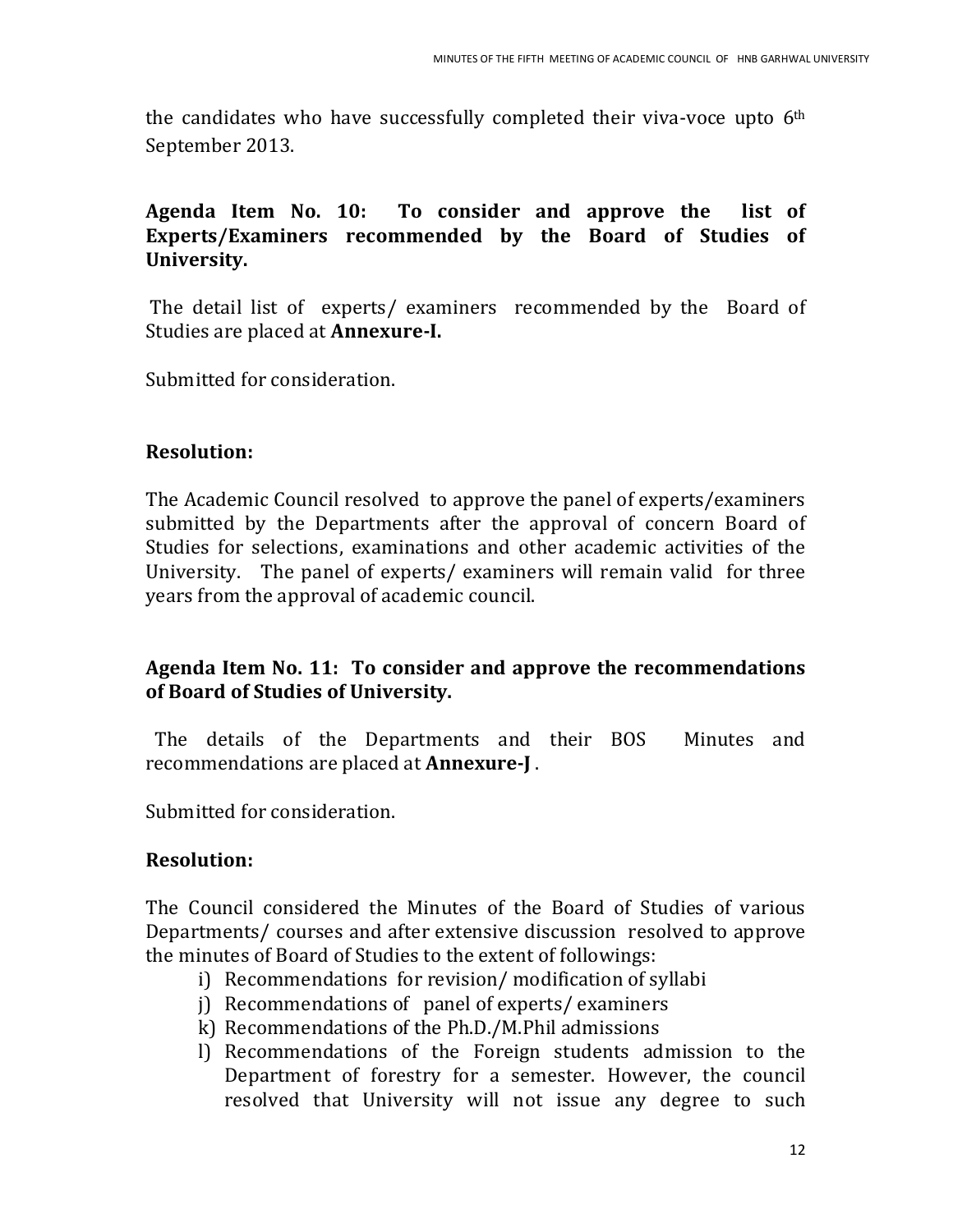candidates and the department will process for signing MOU with such foreign Universities/organizations.

The remaining recommendations of the Board of Studies are referred back and advised to rotate through School Board.

# **Agenda Item No. 12: To consider and approve the revision/ modification of syllabi of various courses of the University.**

The University has received Syllabus for various courses from the Departments/Institutes. These syllabi are revised/ modified by the Departments/ Institutes and approved by the concern Board of Studies of the University. The details of the Syllabi for various courses are placed at **Annexure- K** .

Submitted for consideration.

# **Resolution:**

The Council resolved to approve the Syllabi of following courses as recommended by the concern board of Studies.

| <b>School of Agriculture and Allied Science:</b> |
|--------------------------------------------------|
| B.Sc. Forestry (Semester)                        |
| M.Sc. Forestry (Semester)                        |
| Pre-Ph.D. Forestry                               |
| M.Phil Environmental Plant Biology               |
| M.Sc. Medicinal and Aromatic Plants              |
| M.Sc. Rural Technology                           |
| Pre-Ph.D. Rural Technology                       |
| M.Sc. Seed Science and Technology                |
| Pre-Ph.D. Seed Science & Technology              |
| <b>School of Science:</b><br>2.                  |
| M.Sc. Chemistry                                  |
| Pre-Ph.D. Chemistry                              |
| M.A. Home Science (semester)                     |
| M.Sc. Physics                                    |
| Pre-Ph.D. Physics                                |
| <b>Master of Pharmaceutical Science</b>          |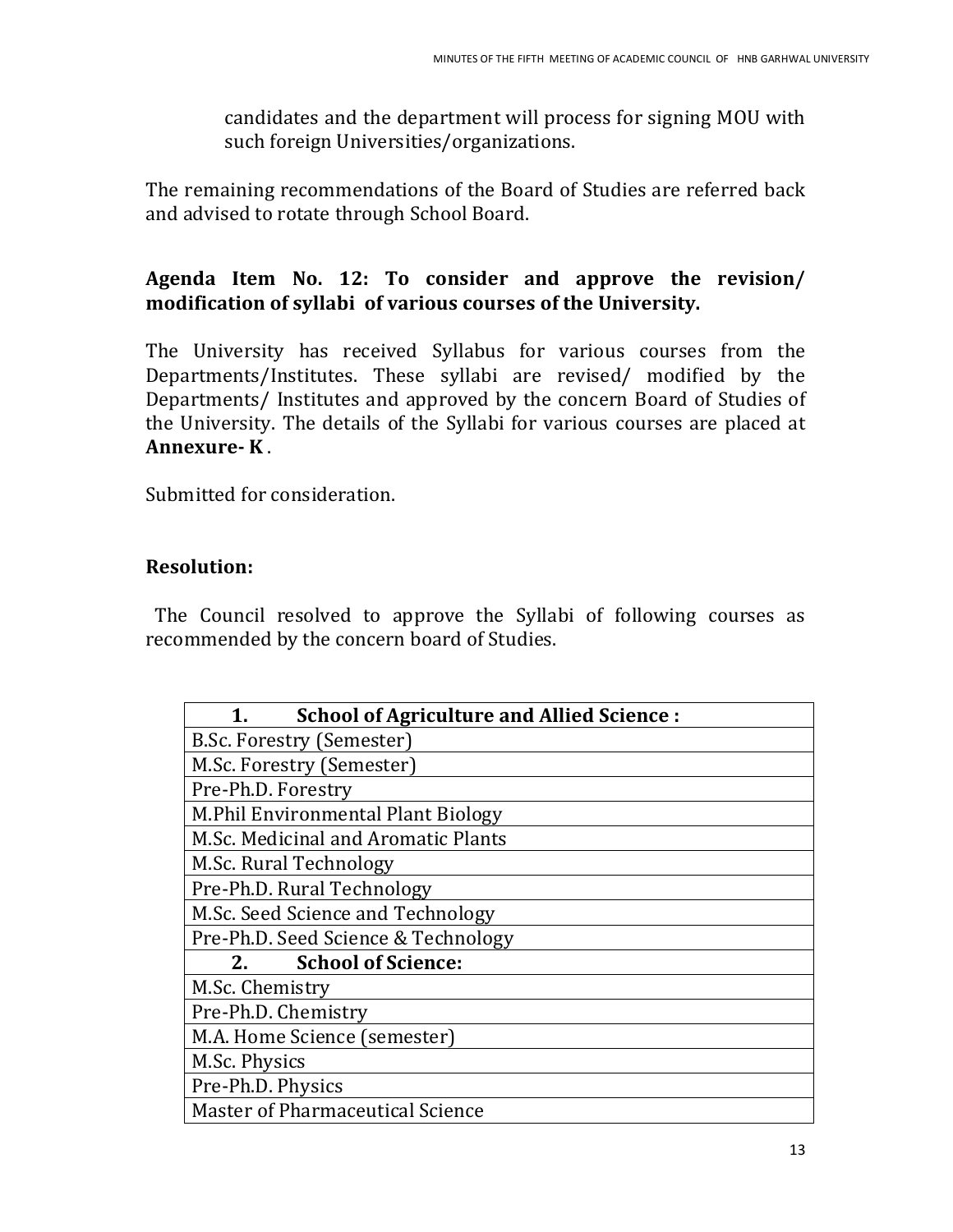| Pre-Ph.D. Pharmaceutical Science                              |
|---------------------------------------------------------------|
| M.Sc. Pharmaceutical Chemistry                                |
| <b>M.Sc. Statistics</b>                                       |
| <b>School of Commerce:</b><br>3.                              |
| <b>B.Com</b>                                                  |
| Diploma in Advertisement Sales Promotion and Sales Management |
| M.Com.                                                        |
| <b>School of Earth Science:</b><br>4.                         |
| Pre-Ph.D. Geology                                             |
| M.Sc. Geology                                                 |
| Geography                                                     |
| <b>School of Education:</b><br>5.                             |
| Pre-Ph.D. Adult, Continuing Education and Extension           |
| <b>Master of Extension Education</b>                          |
| Pre-Ph.D. Education                                           |
| M.Ed.                                                         |
| M.A. Education                                                |
| M.A. Yoga and Alternative Therapies                           |
| PG Diploma in Yogic Science                                   |
| <b>Certificate Course of Yoga</b>                             |
| Pre-Ph.D. Yoga                                                |
| M. P. Ed.                                                     |
| <b>School of Engineering and Technology:</b><br>6.            |
| B.Tech Computer Science and Engineering                       |
| <b>B.Tech Electronics and Communication Engineering</b>       |
| <b>B.Tech Instrumentation Engineering</b>                     |
| <b>B.Tech. Information Technology</b>                         |
| <b>B.Tech. Mechanical Engineering</b>                         |
| Certificate in Machining                                      |
| <b>Certificate Welding</b>                                    |
| MCA (Three Years)                                             |
| <b>School of Art, Communication and Languages:</b><br>7.      |
| M.A. Drawing & Painting                                       |
| <b>B.A. Drawing and Painting</b>                              |
| M.A. Journalism and Mass Communication                        |
| Pre-Ph.D. Mass Communication                                  |
| PG Diploma in Journalism and Mass Communication               |
| M.A. English                                                  |
| M.A. Hindi                                                    |
| M. Lib. Sc.                                                   |
| M.A. Music                                                    |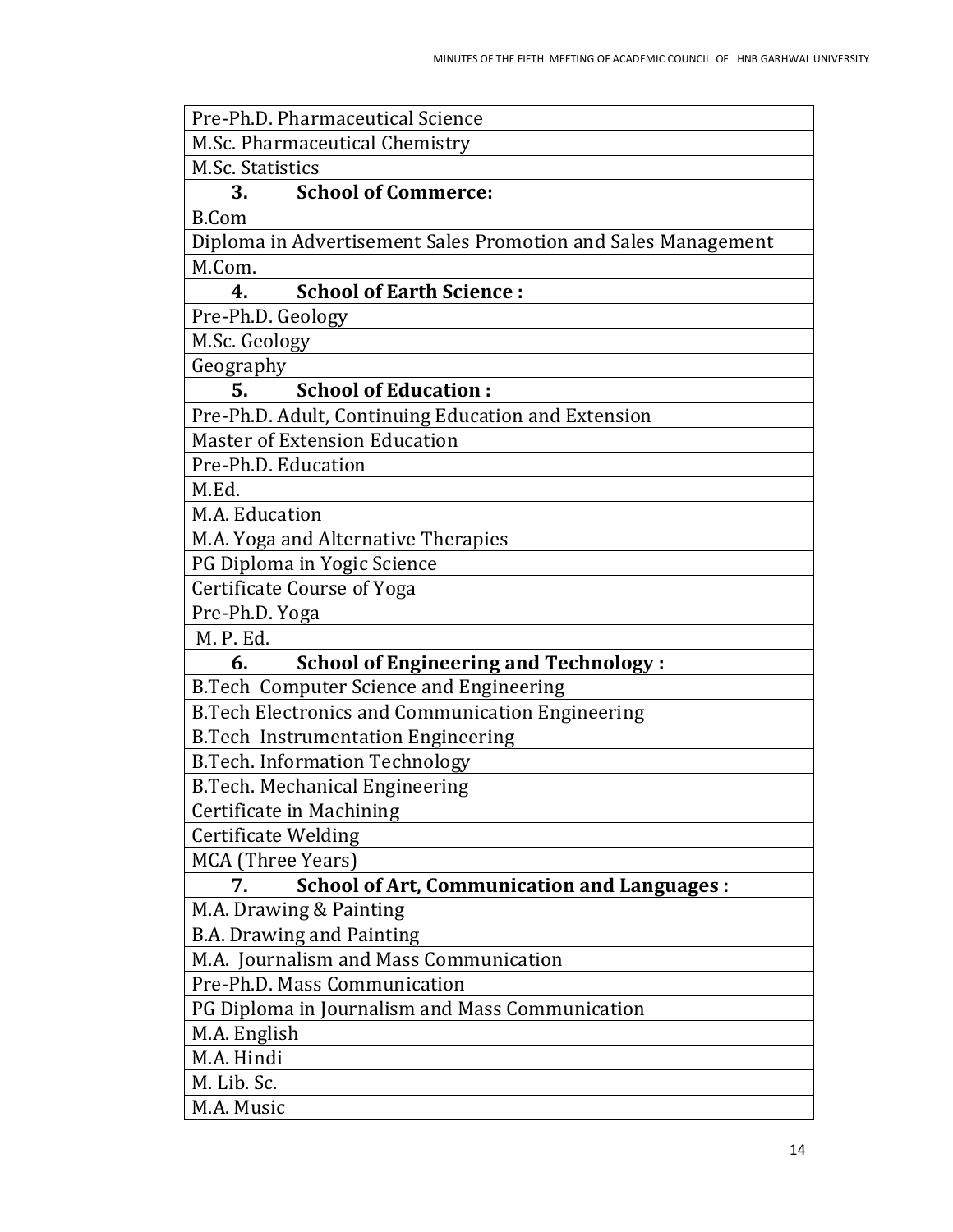| M.A. Sanskrit                                                       |
|---------------------------------------------------------------------|
| <b>School of Humanities and Social Science:</b><br>8.               |
| MA/ M.Sc. Anthropology                                              |
| Pre-Ph. D. Anthropology                                             |
| M.A. Economics                                                      |
| M.A. History                                                        |
| M.A. Archaeology                                                    |
| M.A. Philosophy                                                     |
| Pre-Ph.D. Philosophy                                                |
| M.A. Political Science                                              |
| Pre-Ph.D. Pol. Science                                              |
| M.A. Psychology                                                     |
| PG Diploma in Guidance and Counseling                               |
| M.A. Sociology                                                      |
| M.A. Social Work                                                    |
| Pre-Ph.D. Social Work                                               |
| <b>Women Studies</b>                                                |
| <b>School of Life Science:</b><br>9.                                |
| <b>B.Sc. Microbiology</b>                                           |
| M.Sc. Microbiology                                                  |
| M.Sc. Environmental Science                                         |
| Pre-Ph.D. Environmental Science                                     |
| Advanced Diploma In Environmental Science                           |
| PG Diploma in Environmental Science                                 |
| Pre-Ph.D. Zoology                                                   |
| M.Sc. Zoology                                                       |
| <b>B.Sc. Zoology</b>                                                |
| M.Sc. Himalayan Aquatic Biodiversity                                |
| 10.<br><b>School of Management:</b>                                 |
| <b>MBA Tourism</b>                                                  |
| PG Diploma in Tourism and Elementary Hoteliering                    |
| Certificate Course in Restaurant and Food Science Management        |
| Certificate in Travel and Tour Operations and Reservation services. |
| <b>MBA</b>                                                          |

### **Agenda Item No. 13: To consider for nomination of five persons not in the service of the University as member to the Academic Council.**

**I**n the amended Statute under Clause 14(1)(xiv) there is provision of "*Five persons not in the service of the University co-opted by the Academic Council*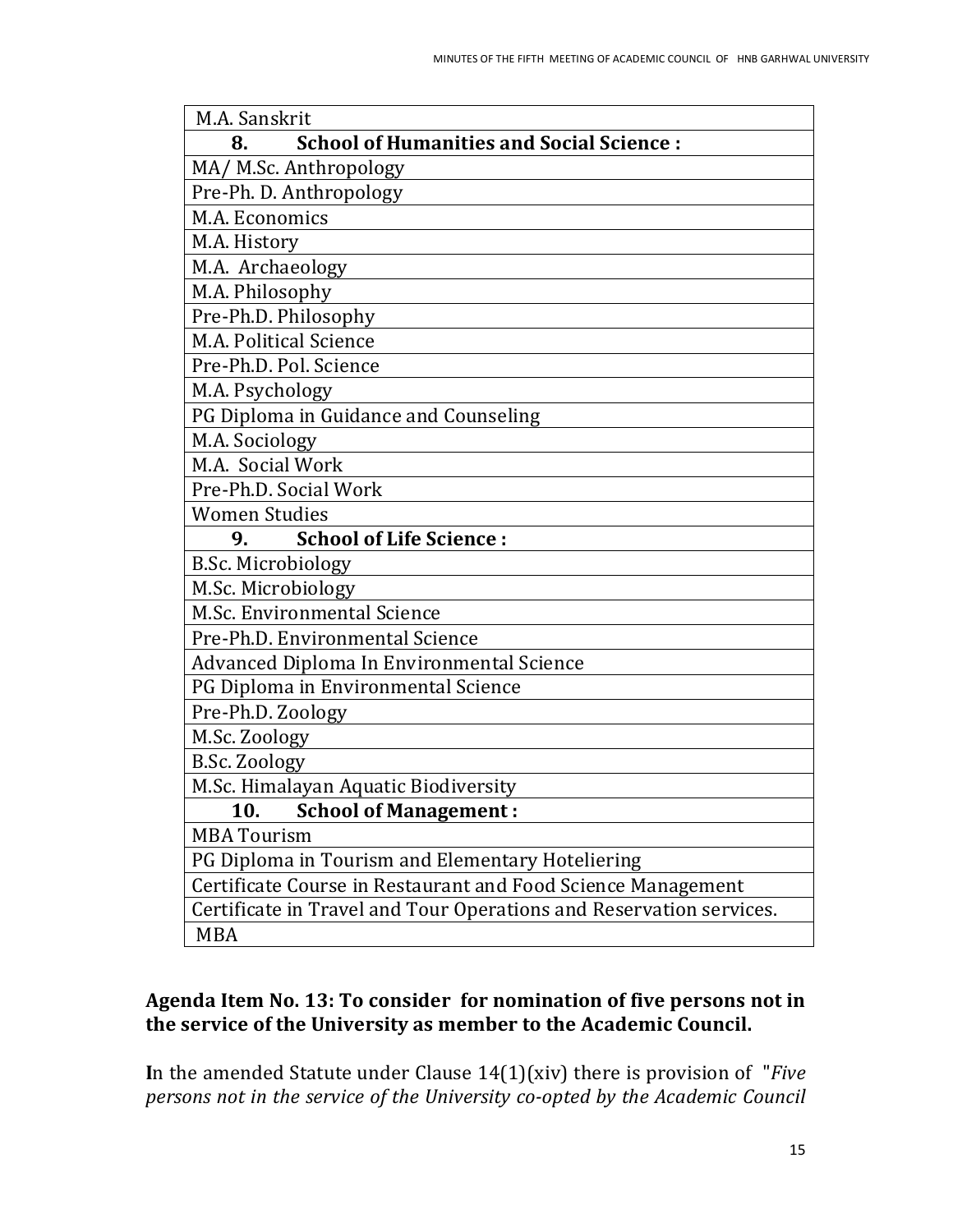*for their special knowledge in educational progress and development"*. In view of above it is proposed that the council may nominate five persons as member to the Academic Council .

Submitted for consideration.

## **Resolution:**

The Council resolved to co-opt following five persons as member of the academic council under Clause 14(1)(xiv) of the statue.

- **a)** Director, G.B. Pant Institute of Himalayan Environment and Development, Almora.
- **b)** Director, Indian Institute of Remote Sensing, Dehradun.
- **c)** Director, Aryabhata Research Institute of Observational Sciences, Nainital
- **d)** Director, Indian Institute of Advanced Studies, Shimla
- **e)** Dr. I. S. Chauhan, former Vice-Chancellor, Barkatullha University, Bhopal

# **SUPPLEMENTARY AGENDA**

## **Agenda Item No. S-1: Consideration of Guidelines and Regulations for continuation and/ or Extension of Existing Affiliation of Colleges, 2013**

The University has adopted the UGC (Affiliation of Colleges by Universities) Regulations 2009 as approved in the fourth meeting of the Academic Council of the University. Keeping in view the UGC regulations, the Hon'ble Vice Chancellor has constituted a committee for framing a guidelines and proforma for affiliation of institutions. The committee has framed Guidelines and Regulations for continuation and/or Extension of Existing Affiliation of Colleges. As the affiliation process was going on, the University has adopted the guidelines and proforma after the approval of Vice-Chancellor. A copy of Guidelines is enclosed for consideration and approval.

# **Resolution:**

The Council considered the Guidelines and Regulations for continuation and/ or Extension of Existing Affiliation of Colleges, 2013 and after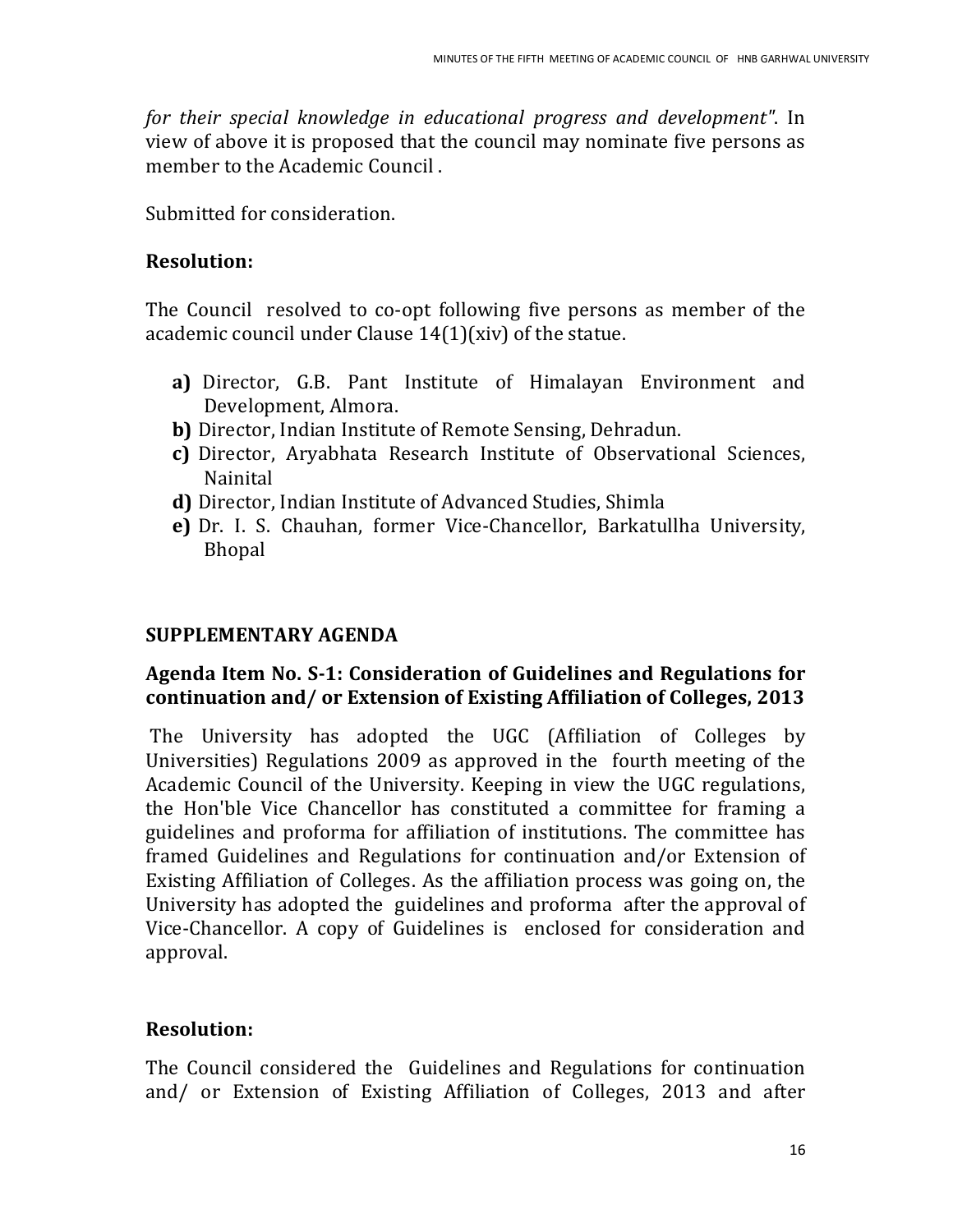extensive discussion resolved to approve the Guidelines and regulations with following modification.

1(3) : be read as Courses/subjects affiliated to HNBGU shall not be affiliated to any other University.

# **Agenda Item No. S-2: Consideration of Establishment of Faculty Induction Development Cell (FIDC) in the University.**

The UGC vide its letter F. No. 1-8/2013(CPP-II) dated 17.5.2013 has informed that on the recommendations of the Task Force on Faculty shortage, UGC has decided to establish Faculty Induction Development Cell (FIDC) in select Universities. The FIDC would prepare a calendar of recruitment/promotions of faculty and also prepare a service training module for the young teachers. The UGC will support such cell initially for five years.

In view of above, it is proposed that University may submit proposal for establishment of FIDC in the University. Besides the tasks ,as laid down by the FIDC guidelines, the cell may be entrusted for preparation and implementation of calendar of recruitment and promotion of faculty members.

Submitted for consideration.

# **Resolution:**

The Council resolved to approve the proposal for establishment of Faculty Induction Development Cell (FIDC) in the University and also authorized Vice-Chancellor for forming a committee preparation and implementation of calendar of recruitment and promotion of faculty members.

## **Agenda Item No. S-3: Consideration of representation from faculty members of the University regarding de-affiliation of self financing institutions affiliated with the University.**

The University has received one proposal from the faculty members of the University regarding de-affiliation of self financing institutions affiliated with the University. Till completion of process of de-affiliation, it is also proposed that permission shall not be given to any institution for